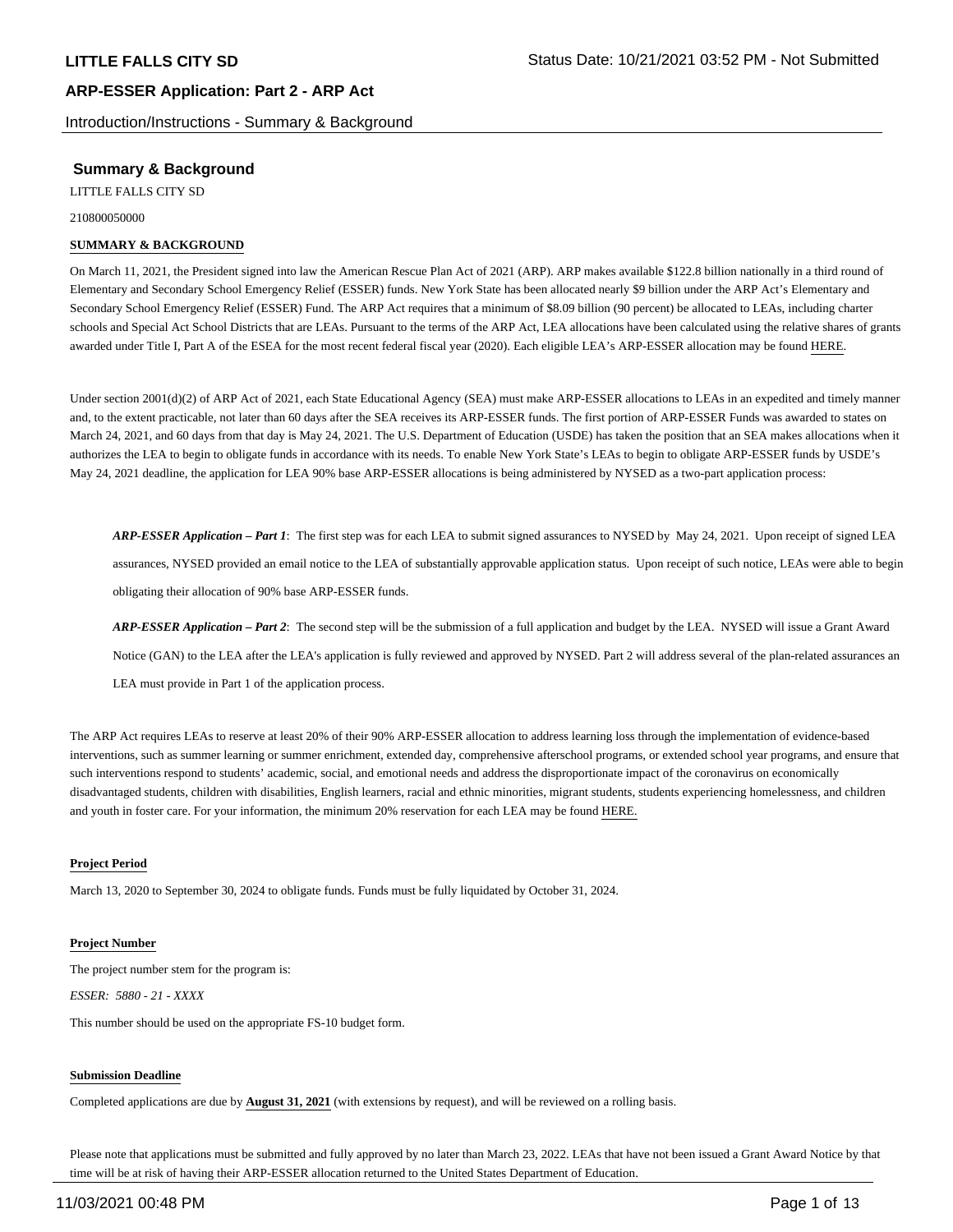Introduction/Instructions - Summary & Background

#### **APPLICATION PROCESS FOR LEA ALLOCATIONS OF ARP-ESSER SEA RESERVE FUNDS**

The federal ARP statute requires SEAs to reserve:

not less than 5 percent of the total amount of grant funds awarded to the State (\$449.4 million) to carry out activities to address the impact of lost instructional

time by supporting the implementation of evidence-based interventions;

not less than 1 percent (\$89.9 million) to carry out the implementation of evidence-based summer enrichment programs; and

not less than 1 percent (\$89.9 million) to carry out the implementation of evidence-based comprehensive afterschool programs.

The 2021-22 enacted state budget directs that these required SEA set-asides be allocated as grants to specified school districts. Each eligible district's allocation of SEA reserve funds may be found HERE. NYSED will inform school districts under separate cover when the application process for school district allocations of ARP-ESSER SEA set-aside funds has been published in the SED Monitoring and Vendor Reporting System. This application is only for LEA 90% base ARP-ESSER allocations. LEAs should not apply for ARP ESSER SEA Reserve funds as part of this application.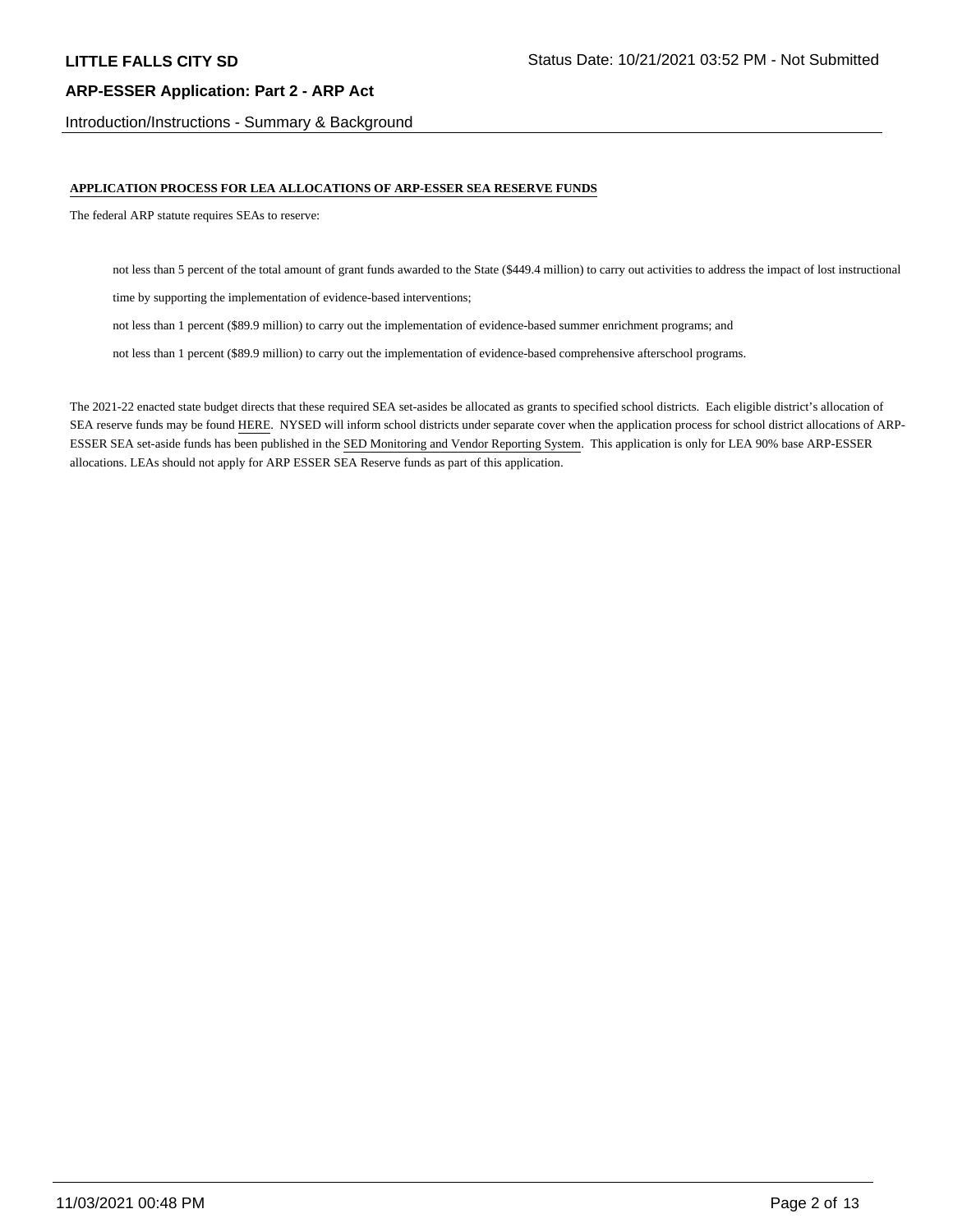Introduction/Instructions - Submission Instructions

#### **Submission Instructions**

LITTLE FALLS CITY SD

210800050000

### **Directions for Submitting the Application:**

The online application may only be submitted/certified by the chief school officer of the applicant LEA. The designated superintendent (public school LEAs), and the chief executive officer, board of trustees president, or school employee designated by the board of trustees (charter school LEAs) are the only administrators with the submit/certify rights necessary to successfully submit and certify a completed application for NYSED review.

LEAs *ARE NOT REQUIRED* to send hard copies of general application materials to the Department.

LEAs *ARE REQUIRED* to send signed originals and two hard copies of each FS-10 Budget Form to:  *Office of ESSA-Funded Programs - Rm 320 EB RE: ARP-ESSER Application – Part 2 New York State Education Department 89 Washington Avenue Albany, NY 12234.*

#### **Deadline for Submitting the Applications:**

The *ARP-ESSER Application – Part 2* is due by August 31, 2021.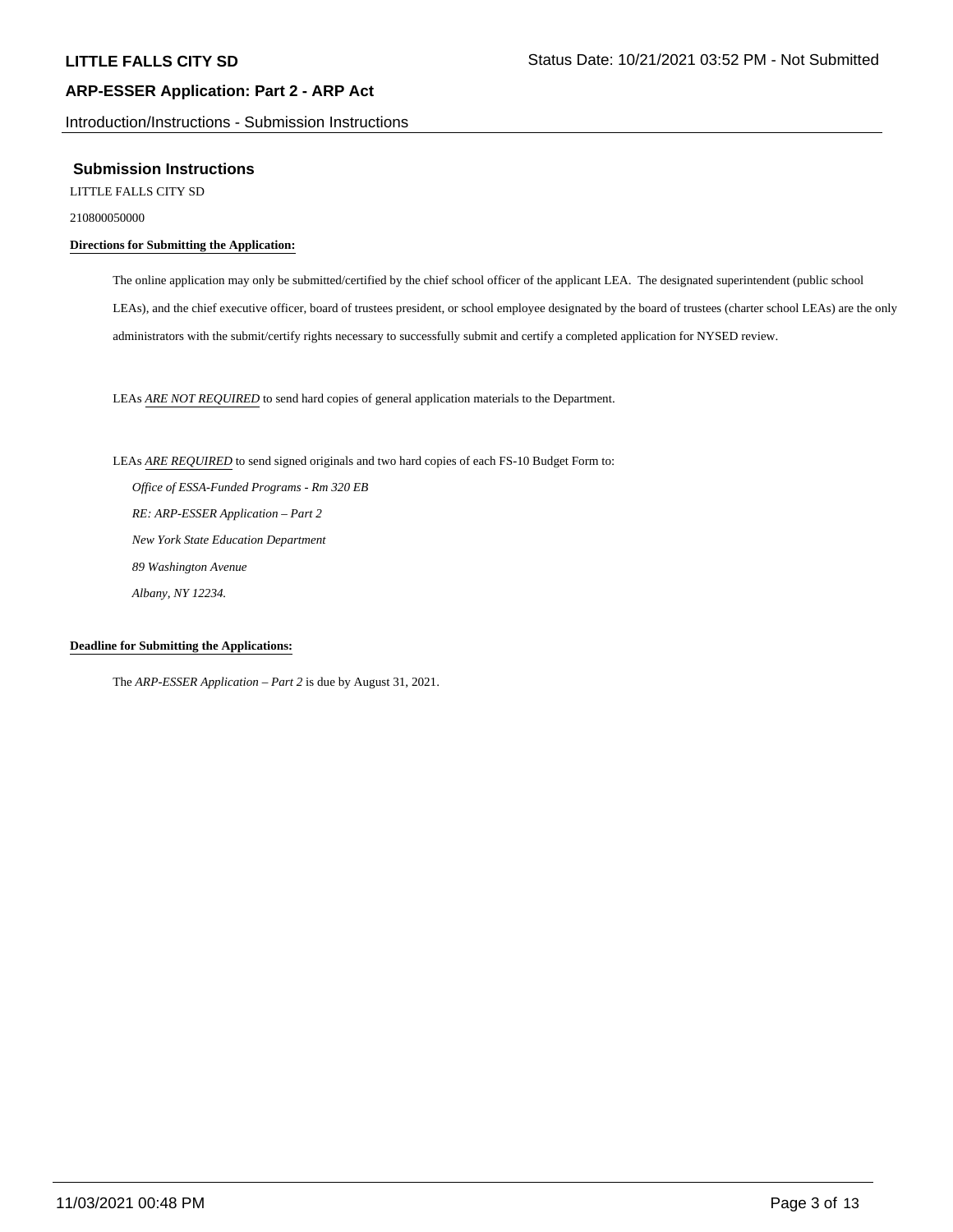LEA ARP-ESSER Plan - ARP-ESSER Intent to Apply

## **ARP-ESSER LEA Base 90% Allocation - Intent to Apply**

LITTLE FALLS CITY SD

210800050000

**1. Does the LEA intend to apply for American Rescue Plan (ARP) Act - Elementary and Secondary School Emergency Relief (ESSER) LEA Base 90% funding?**

Yes, the LEA intends to apply for Elementary and Secondary School Emergency Relief (ESSER) funding.

**2. Please provide contact information for the LEA Business Official and Board President. Please confirm that each individual has reviewed and approved of the application, including all plan descriptions and use of funds.** 

|                               | Name               | Email Address    | Date of Final |
|-------------------------------|--------------------|------------------|---------------|
|                               |                    |                  | Review/       |
|                               |                    |                  | Approval      |
| <b>ILEA Business Official</b> | Ashraf Allam       | aallam@lfcsd.org | 8/4/2021      |
| <b>ILEA Board President</b>   | <b>Frank Mendl</b> | fmendl@lfcsd.org | 8/4/2021      |

## **ARP-ESSER Allocation - Construction-Related Costs**

**3. Does the LEA intend to use American Rescue Plan (ARP) Act - Elementary and Secondary School Emergency Relief (ESSER) LEA Base 90% funding for construction-related expenditures?**

No, the LEA does not intend to use American Rescue Plan (ARP) Act - Elementary and Secondary School Emergency Relief (ESSER) funding for construction-related expenditures.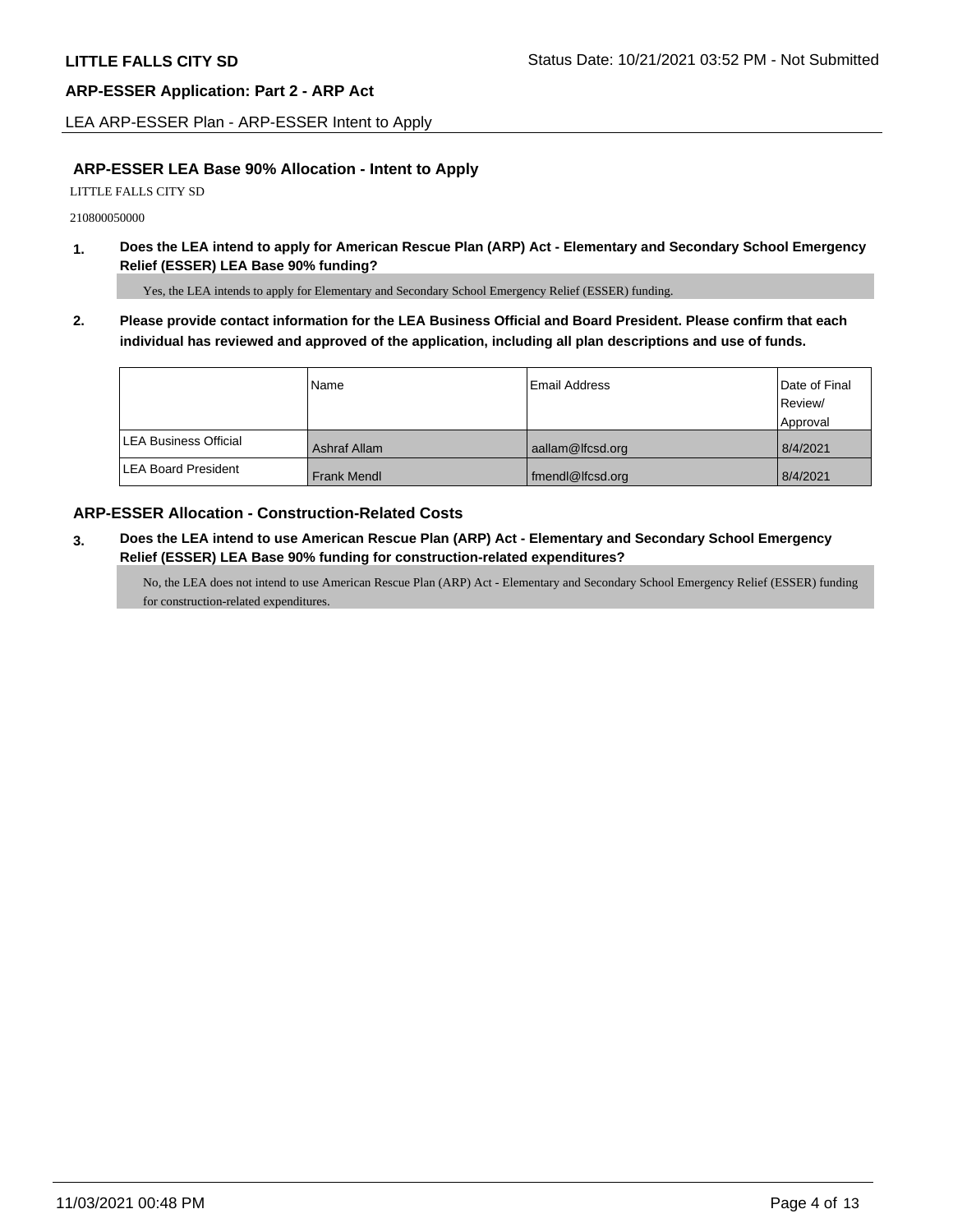LEA ARP-ESSER Plan - ARP-ESSER Plan Development & Program Information

## **ARP-ESSER LEA Base 90% Allocation - Plan Development and Dissemination**

LITTLE FALLS CITY SD

210800050000

Title VIII of Division B of the CARES Act directs the Department to carry out the Education Stabilization Fund, of which the ARP ESSER funds are a part. Section 2001 of the ARP Act provides for the Department to make grants to each SEA from the ARP ESSER funds. An SEA must allocate at least 90 percent of its ARP ESSER grant funds to its LEAs (including charter schools that are LEAs) in the State in the same proportion that the LEAs received under part A of title I of the ESEA in Fiscal Year 2020, as required by section 2001(d)(1) of the ARP Act; and section 2001(e) of the ARP Act prescribes certain mandatory and permissive uses of LEAs' funds. Under 20 U.S.C. 1221e-3, the Secretary has the authority to promulgate rules governing the programs administered by the Department. Under this requirement, each LEA that receives ARP ESSER funds must develop, submit to the SEA on a reasonable timeline determined by the SEA, and make publicly available on the LEA's website, a plan for the LEA's use of ARP ESSER funds. The plan - known as the LEA ARP ESSER Plan - and any revisions to the plan submitted consistent with procedures established by the SEA, must include a description of key activities which are required below.

**NYSED will consider each LEA's application for its base 90% ARP-ESSER allocation as meeting the USDE LEA ARP-ESSER use of funds plan requirement, provided the required elements of the plan are fully addressed in the LEA's application, combined with a budget, and then publicly posted after being developed with public input.**

An LEA must engage in meaningful consultation with stakeholders and give the public an opportunity to provide input in the development of its plan. Specifically, an LEA must engage in meaningful consultation with students; families; school and district administrators (including special education administrators); and teachers, principals, school leaders, other educators, school staff, and their unions. Additionally, an LEA must engage in meaningful consultation with each of the following, to the extent present in or served by the LEA: Tribes; civil rights organizations (including disability rights organizations); and stakeholders representing the interests of children with disabilities, English learners, children experiencing homelessness, children in foster care, migratory students, children who are incarcerated, and other underserved students.

Each LEA's ARP ESSER plan must be in an understandable and uniform format and, to the extent practicable, written in a language that parents can understand (or, if not practicable, orally translated). Upon request by a parent with a disability, LEA plans must be provided in an alternative format accessible to the parent.

### **1. In the space provided below, please describe how the LEA meaningfully engaged a diverse and representative set of the applicable stakeholders in developing a plan to use these funds and implementing that plan.**

The district created a committee made up of community members, local agency representatives, teachers, administrators and mental health providers to assess the needs of the district and community. Particular attention was given to the impact of the pandemic and resulting closure on the students, teachers and families. Over the course of three separate meetings, the committee produced a list of priorities which are reflected in the allocation of funds in the plan. Those priorities include student mental health, learning loss, summer instruction, after school suport, and building programs and structures to re-engage students and families. The resulting plan was made available for review and input, and changes were made as a result. The district will reconvene the stakeholder group at least twice a year during the implementation of the plan to assess progress and collect feedback. The public will continue to be provided with updates and opportunities for feedback both through periodic information and opprotunities to engage with the stakeholder committee.

**2. In the space provided below, please provide the URL for the website(s) where the LEA ARP-ESSER Plan is/will be publicly posted. For an LEA that does not have a website, the LEA may identify an online platform (e.g. social media group or post, file sharing service, email listserv) that allows plans to be directly communicated to students, parents or legal guardians, school staff, and other stakeholders. As appropriate, the LEA should provide details about how the plan will be made available to people who request it.**

https://www.lfcsd.org/district The district is able to provide physical copies by mail or electronically as email attachments.

## **ARP-ESSER LEA Base 90% Allocation - Program Information**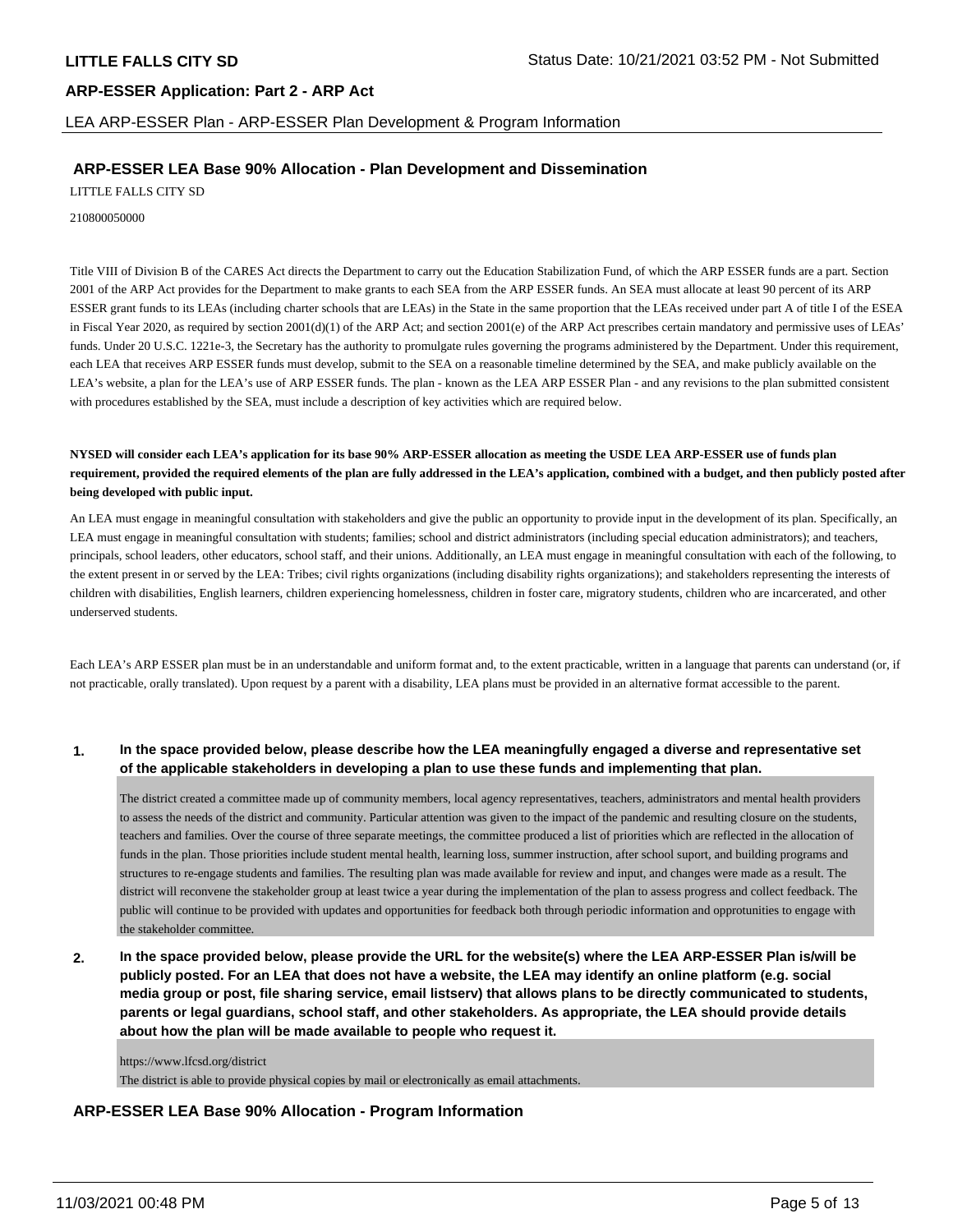### LEA ARP-ESSER Plan - ARP-ESSER Plan Development & Program Information

**3. In the space provided below, please describe the extent to which and how the funds will be used to implement prevention and mitigation strategies that are, to the greatest extent practicable, consistent with the most recent CDC guidance on reopening schools, in order to continuously and safely open and operate schools for in-person learning.**

The district is focusing spending in three primary areas:

- Increasing the number of instructional support staff to allow an easy transition to smaller group instruction if required for greater social distancing, with the ability to refocus those individuals on learning loss and credit recovery activities during regular operations. In order for classrooms to meet CDC guidelines for a distance of at least 3 feet between students, some classrooms had to have reduced capacity, which made it necessary to increase staff to cover those additional classrooms.
- Adding mental health support staff who can be redirected to providing assistance with student engagement, wellness checks, and connecting with families during periods of temprary quarantine or extended closure, and to support and reengage students during in-person learning. The additional staff will also provide support in completing contact tracing activities as directed by local health authorities or school nurses in accordance with CDC recommendations for prompt and effective contact-tracing, isolation and quarantine.
- Adding technical capacity to create and deliver quality instruction remotely (within the school building or to student homes) both in terms of having quality 1:1 devices for teachers and students and providing teachers with the necessary professional development. This added capacity will allow the district to transition to a cohort model, as specified in the the most recent CDC guidance, should that become necessary to stop the spread of infection.

The above measures will allow the district to continue offering in-person instruction in a safe manner that complies with CDC, DOH and NYSED guidelines while mitigating the disruptive effect of any outbreaks on student safety and continued instruction.

### **4. In the space provided below, please describe the data that the LEA will use to identify student needs and monitor student progress as a result of planned interventions and supports.**

The district, with the assistance of an on-site data analyst through the Regional Information Center, will gather baseline data in September and October 2021 to gain an understanding of student needs. The data will come from STAR assessments as well as local assessments at the school level. Progress monitoring will be conducted at least three times during year to assess student progress and response to the supports being provided. The planned interventions to address identified students needs are as follows:

- Delivering small-group instruction using added staff to remedy specific learning deficits.
- Providing 1:1 instruction using added staff to address more intensive student needs.
- Supplementing classroom curriculum materials with purchased intervention programs to address identified learning gaps.
- After school tutoring to support students who continue to show a deficit to their peers.
- **5. In the space provided below, please describe how the LEA will use the funds it reserves under section 2001(e)(1) the required reserve of 20% of funds - to address the academic impact of lost instructional time through the implementation of evidence-based interventions, such as summer learning or summer enrichment, extended day, comprehensive afterschool programs, or extended school year.**
	- Content support specialists will provide learning labs during the school day to support students who are struggling as a result of learning loss. To the extent possible, learning labs will replace all study halls so that students have support from qualified instructors in the subject area they need.

### **6. In the space provided below, please describe how the LEA will spend its remaining ARP ESSER funds consistent with section 2001(e)(2) - the allowable uses of funds - of the ARP Act.**

- Create the position of Curriculum Facilitator at the K-5 level to provide teachers with an additional resource as they address the needs of students with significant learning loss.
- Contract with the Central New York Health Home Network to provide the SEALS program to students and families. The program provides screening, identification and intervention of student mental health needs with a focus on early identification.
- Contract Franklin Covery to provide the Leader in Me program. The program aims to improve the student-teacher dynamic in challenging communities to refocus teacher efforts on student success while motivating students.
- Contract with the United Way of thr Mohawk Valley to provide Ready for Kindergarten (R4K) services. The service identifies students nearing school age, and works with families and providers to promote greater readiness for school before they attend. The service also interfaces with the county and Committee on Preschool Education to provide screeing for students who may need additional supports and services.
- Enhanced professional development opportunities for teachers to better prepare them to meet the challenges of supporting students with significant learning loss, challenged by poverty, or with unstable living conditions.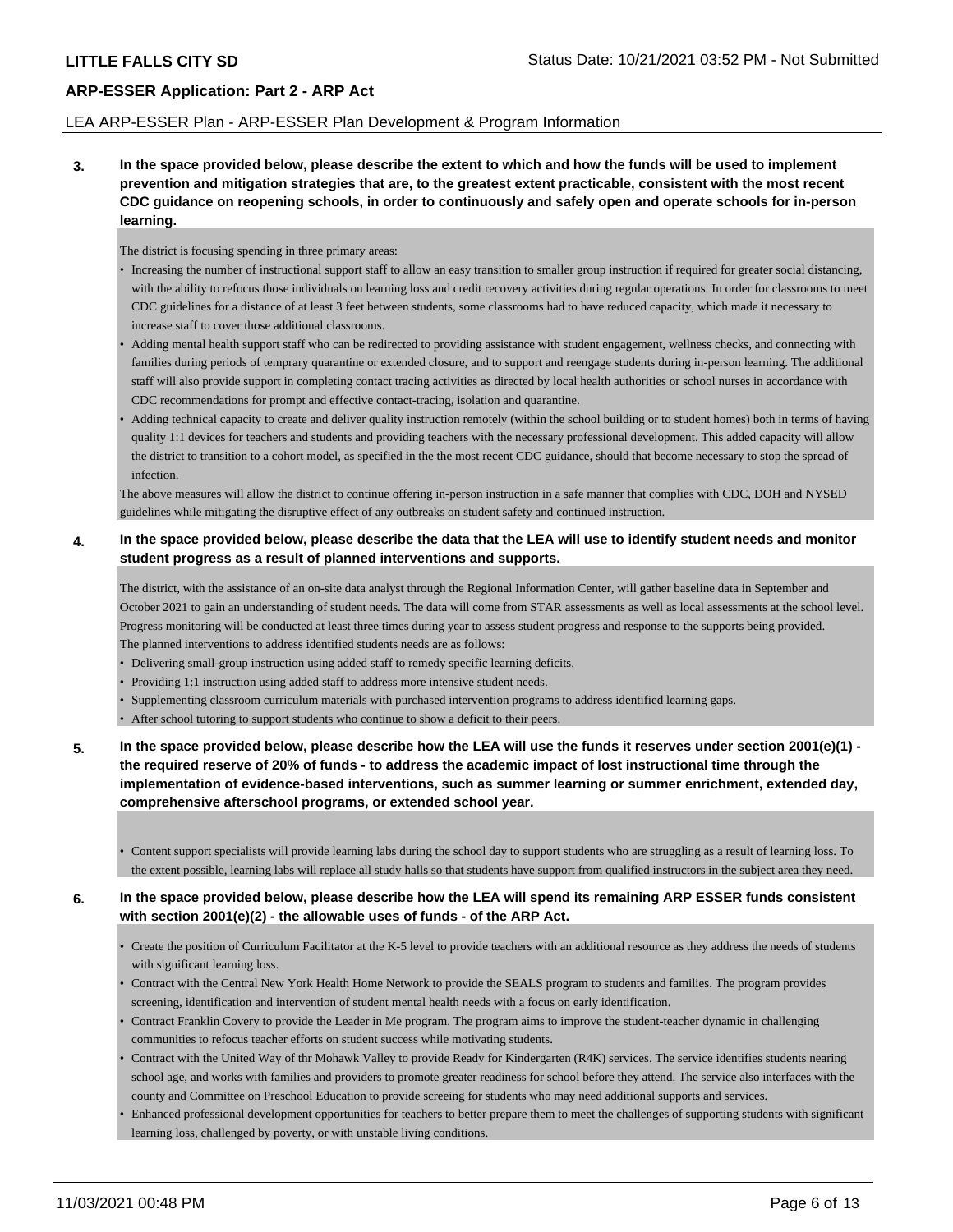#### LEA ARP-ESSER Plan - ARP-ESSER Plan Development & Program Information

- **7. In the space provided below, please describe how the LEA will ensure that the interventions it implements, including but not limited to the interventions implemented under section 2001(e)(1) - the required reserve of 20% of funds - to address the academic impact of lost instructional time, will respond to the academic, social, emotional, and mental health needs of all students, and particularly those students disproportionately impacted by the COVID-19 pandemic, including students from low-income families, students of color, English learners, children with disabilities, students experiencing homelessness, children in foster care, and migratory students.**
	- The district will be a Connected Community Schools site as of September 1, 2021. Among the services provided is the specific identification, outreach and support of minority and subgroup students. The CCS coordinator will work closely with district support staff on making priority lists of the most vulnerable students.
	- Summer and extended-day programs are structured to remove barriers for all students, including providing transporation and coordinating wraparound care for students with parents who work late shifts. Support is available in both programs for children with disablities and ENL students if needed or recommended.
	- Students from low income homes have been provided with connectivity support and assistance with overcoming any hurdles to access and participation. School staff and support agencies will continue to monitor and support families with identified challenges.
	- Although there are currently no identified students experiencing homelessness in the district, there are plans in place to coordinate support and resources should any be identified. Supports include extended transportation, purchase of school supplies, and coordinating connectivity at the loaction they are residing in.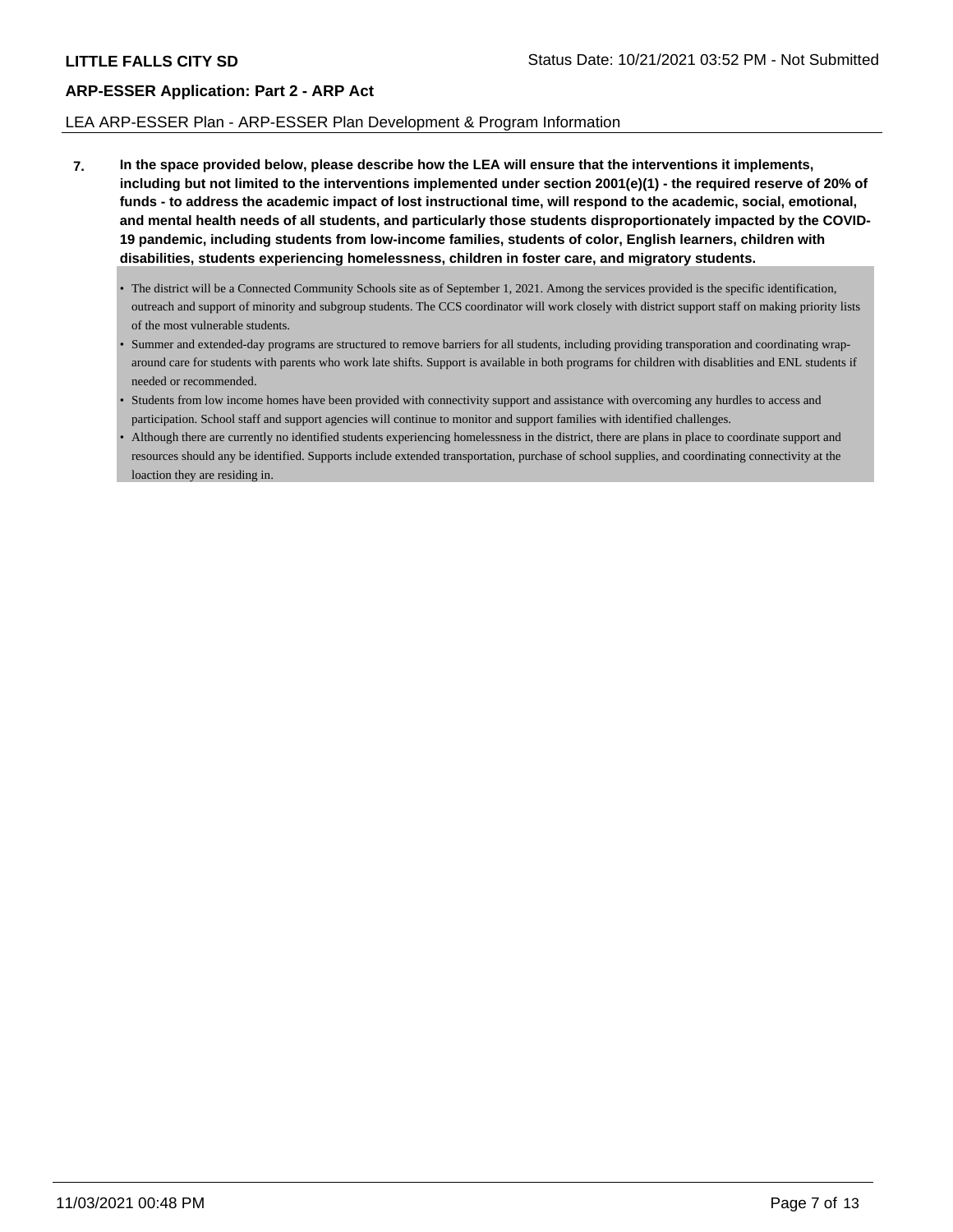LEA ARP-ESSER Plan - ARP-ESSER Return to In-Person Instruction

## **ARP-ESSER Return to In-Person Instruction**

LITTLE FALLS CITY SD

210800050000

Section 2001(i)(1) of the ARP Act requires each LEA that receives ARP ESSER funds to develop and make publicly available on the LEA's website, not later than 30 days after receiving ARP ESSER funds, a plan for the safe return to in-person instruction and continuity of services for all schools, including those that have already returned to in- person instruction. Section 2001(i)(2) of the ARP Act further requires that the LEA seek public comment on the plan and take those comments into account in the development of the plan. Finally, section  $2001(i)(3)$  of the ARP Act states that an LEA that developed a plan for the safe return to in-person instruction and continuity of services prior to the date of enactment of the ARP Act will be deemed to have met the requirement to develop a plan under section  $2001(i)(1)$  as long as the plan meets the statutory requirements (i.e., is publicly available on the LEA's website and was developed after the LEA sought and took into account public comment).

The LEA's plan must include how it will maintain the health and safety of students, educators, and other school and LEA staff and a description of any policies it has adopted regarding each of the CDC's safety recommendations, including universal and correct wearing of masks; modifying facilities to allow for physical distancing (e.g., use of cohorts/podding); handwashing and respiratory etiquette; cleaning and maintaining healthy facilities, including improving ventilation; contact tracing in combination with isolation and quarantine in collaboration with the State, local, territorial, or the health departments of Native American Nations; diagnostic and screening testing; efforts to provide vaccinations to school communities; appropriate accommodations for children with disabilities with respect to health and safety policies; and coordination with State and local health officials.

The plan must describe how the LEA will ensure continuity of services, including but not limited to services to address students' academic needs and the social, emotional, mental health and other needs of students and staff, which may include student health and food services.

LEA plans must be in an understandable and uniform format and, to the extent practicable, written in a language that parents can understand (or, if not practicable, orally translated). Upon request by a parent with a disability, LEA plans must be provided in an alternative format accessible to the parent.

**NYSED will permit previously developed LEA re-opening plans to satisfy the ARP statutory requirement for the safe return to in-person instruction and continuity of services. LEAs must make any necessary updates to existing plans to conform with the USDE requirements within 30 days of receipt of ARP-ESSER funds and to review (and revise if appropriate) plans every six months thereafter (until September 30, 2023).**

**1. In the space provided below, please provide the URL for the website(s) where the district's most current reopening/return to in-person learning plan is/will be located. For an LEA that does not have a website, the LEA may identify an online platform (e.g. social media group or post, file sharing service, email listserv) that allows plans to be directly communicated to students, parents or legal guardians, school staff, and other stakeholders. As appropriate, the LEA should provide details about how the plan will be made available to people who request it.**

https://www.lfcsd.org/district

The reopening plan is always available online in the most updated form. Copies are available at the District Office, or can be obtained by contacting the Superintendent's Secretary at cmarrone@lfcsd.org or by calling (315) 823-1470.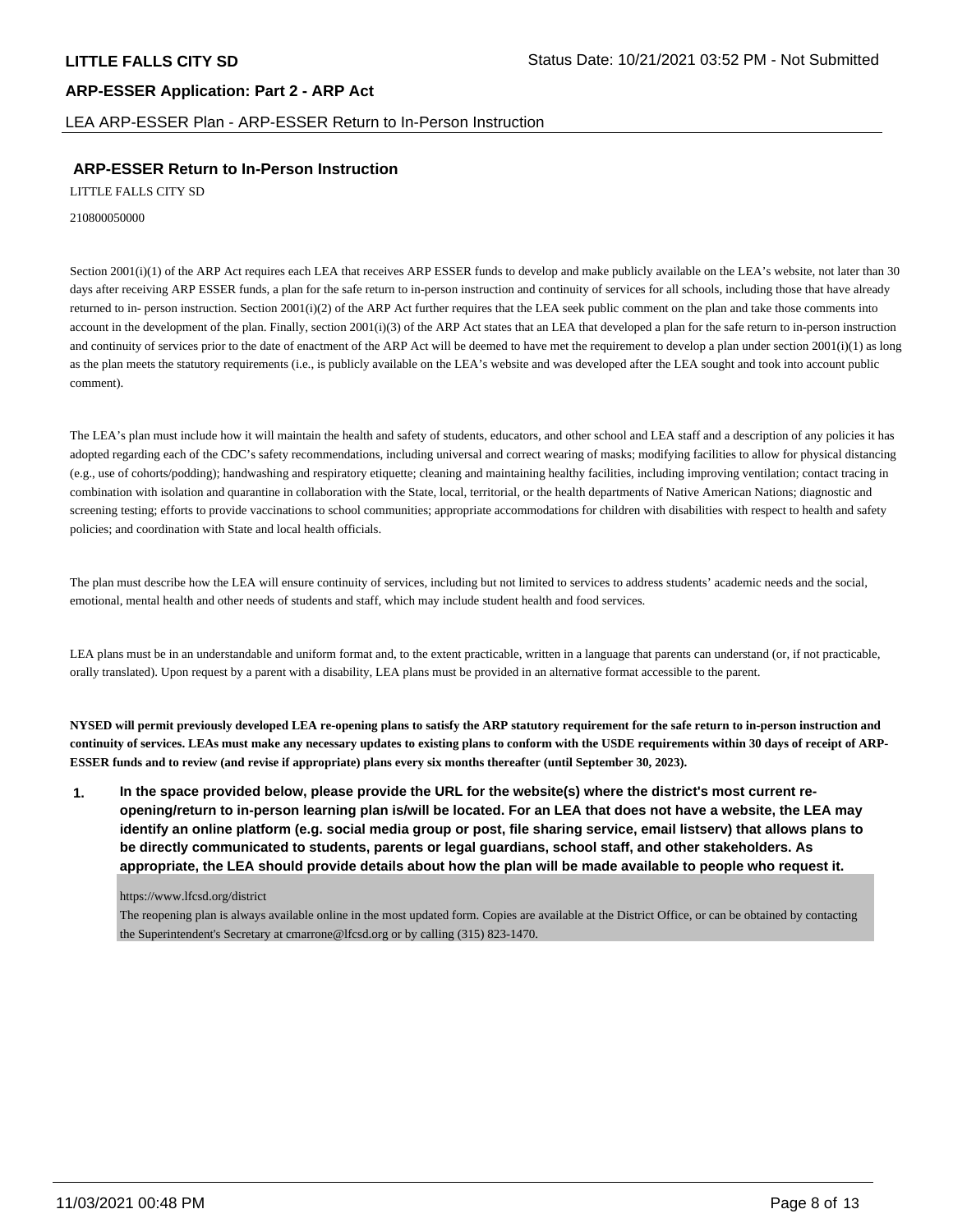#### LEA ARP-ESSER Plan - ARP-ESSER Return to In-Person Instruction

**2. An LEA must periodically, but no less frequently than every six months (through September 30, 2023), review and, as appropriate, revise its plan. Consistent with section 2001(i)(2) of the ARP Act, which requires an LEA to seek public comment on the development of its plan, an LEA must seek public input and take such input into account in determining whether to revise its plan and, if it determines revisions are necessary, on the revisions it makes to its plan, i.e., the LEA must seek public input on whether to revise its plan and on any revisions to its plan no less frequently than every six months (taking into consideration the timing of significant changes to CDC guidance on reopening schools). If the LEA revises its plan, the revised plan must address each of the aspects of safety currently recommended by the CDC or, if the CDC has updated its safety recommendations at the time the LEA is revising its plan, each of the updated safety recommendations.**

**In the space provided below, please describe how the LEA will review and regularly update (at least every six months through September 30, 2023) it's plan for in-person instruction, including a description of how public comment will be collected.**

- The district safety/reopening committee will convene at least every 6 months to review the current plan, or if significant CDC, DOH or NYSED guidance warrants a special meeting.
- The proposed revisions will be posted to the district website for public comment through email, telephone calls, or written communication.
- Once public input has been incorporated, the revised plan will be posted to the district website.
- The process will be repeated if further revisions are needed.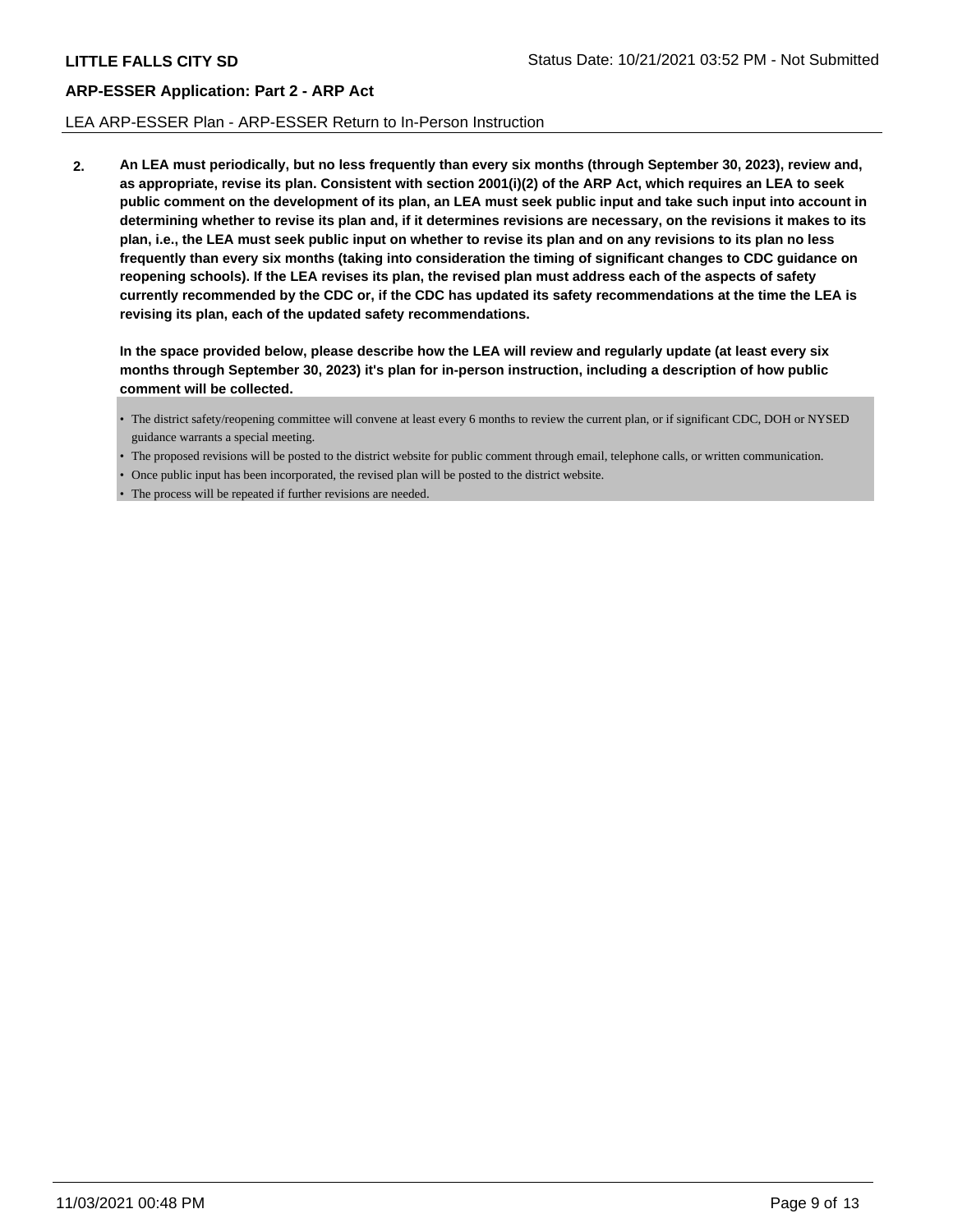LEA ARP-ESSER Plan - ARP-ESSER Funding Distribution

## **ARP-ESSER LEA Base 90% Allocation - Funding Distribution**

LITTLE FALLS CITY SD

210800050000

**Please note: LEAs that have been allocated funds from the mandated SEA-Level Reserves in the 2021-22 enacted state budget will apply for those funds via a separate application process. NYSED will inform school districts under separate cover when the application process for school district allocations of ARP-ESSER SEA set-aside funds has been published in the SED Monitoring and Vendor Reporting System. The sections below are only for LEA 90% base ARP-ESSER allocations. LEAs should not apply for ARP ESSER SEA Reserve funds as part of this application.**

**1. Please complete the following to indicate the LEA's American Rescue Plan (ARP) Act LEA Base 90% allocation for Elementary and Secondary School Emergency Relief (ESSER) funds, as well as its most current enrollment figures.**

|                                                       | Amount (\$ or #) |
|-------------------------------------------------------|------------------|
| ARP-ESSER Fund Allocation (\$)                        | 2,864,132        |
| Total Number of K-12 Resident Students Enrolled (#)   | 1,059            |
| Total Number of Students from Low-Income Families (#) | 603              |

## **ARP-ESSER Schools Served**

**2. Please complete the following chart by indicating the number of PUBLIC SCHOOLS in the LEA being served by ARP-ESSER LEA Base 90% Funding.**

|                                                            | INumber (#) |
|------------------------------------------------------------|-------------|
| Total Number of Schools in the LEA                         |             |
| Number of Schools Served by ARP-ESSER LEA Base 90% Funding |             |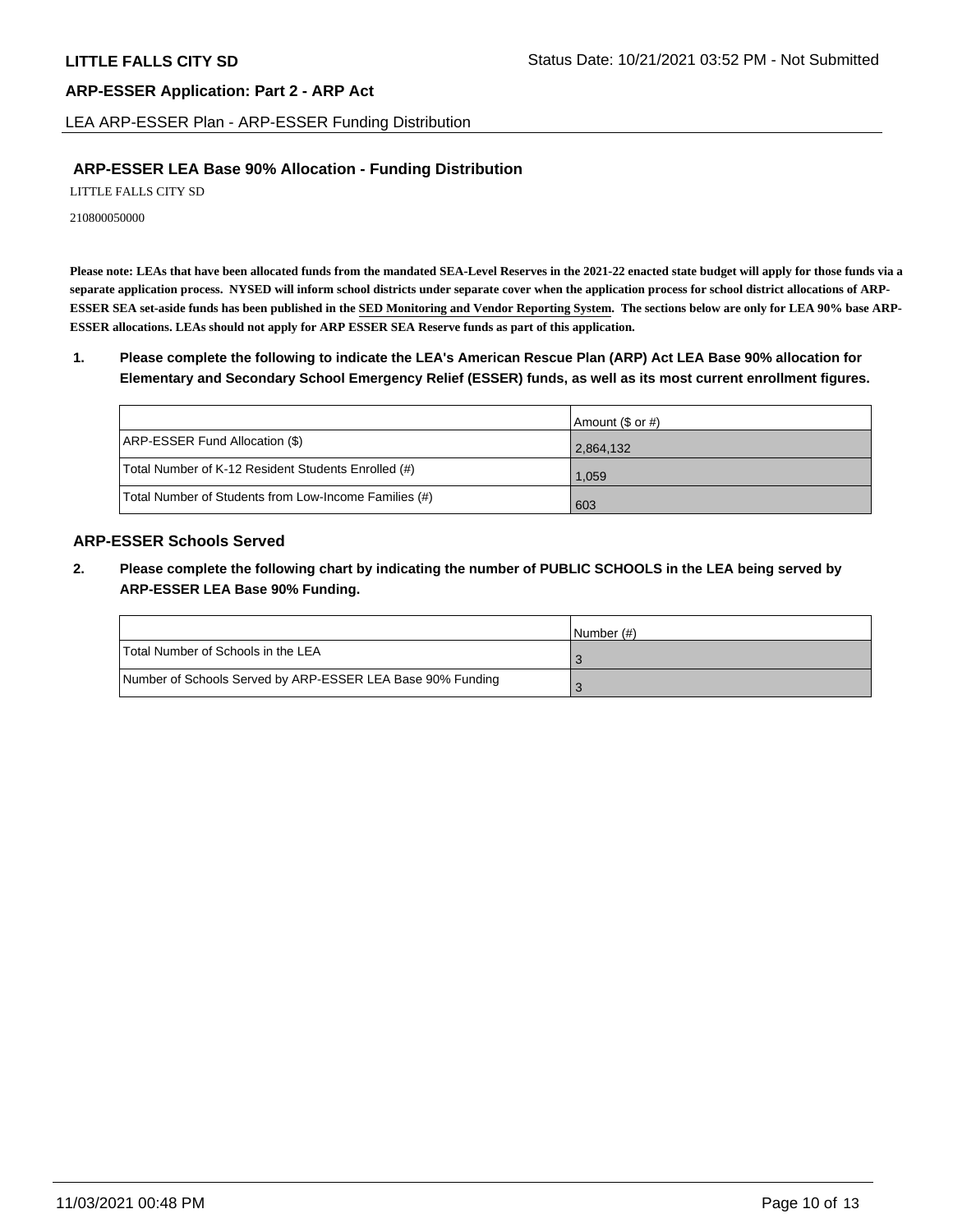LEA ARP-ESSER Plan - ARP-ESSER Use of Funds

## **ARP-ESSER LEA Base 90% Allocation - Use of Funds**

LITTLE FALLS CITY SD

210800050000

**Please note: LEAs that have been allocated funds from the mandated SEA-Level Reserves in the 2021-22 enacted state budget will apply for those funds via a separate application process. NYSED will inform school districts under separate cover when the application process for school district allocations of ARP-ESSER SEA set-aside funds has been published in the SED Monitoring and Vendor Reporting System. The sections below are only for LEA 90% base ARP-ESSER allocations. LEAs should not apply for ARP ESSER SEA Reserve funds as part of this application.**

**1. Please complete the chart below by identifying the funds being used to support each allowable activity. Please respond with "0" to indicate that no funds are being assigned to a given activity. PLEASE NOTE - All proposed expenditures must be reflected within the FS-10 budget form AND budget narrative to clearly align with this item.**

|                                                                                                                                                                                                                                                                                                                                                                                                                                                                                                                                                            | <b>FUNDING Amounts (\$)</b> |
|------------------------------------------------------------------------------------------------------------------------------------------------------------------------------------------------------------------------------------------------------------------------------------------------------------------------------------------------------------------------------------------------------------------------------------------------------------------------------------------------------------------------------------------------------------|-----------------------------|
| 1 - Any activity authorized by the ESEA, including the Native Hawaiian Education Act and<br>the Alaska Native Educational Equity, Support, and Assistance Act (20 U.S.C. 6301 et<br>seg.).                                                                                                                                                                                                                                                                                                                                                                 | 0                           |
| 2 - Any activity authorized by the Individuals with Disabilities Education Act (IDEA) (20<br>U.S.C. 1400 et seg.).                                                                                                                                                                                                                                                                                                                                                                                                                                         | $\Omega$                    |
| 3 - Any activity authorized by the Adult Education and Family Literacy Act (AEFLA) (29<br>U.S.C. 3271 et seq.).                                                                                                                                                                                                                                                                                                                                                                                                                                            | $\overline{0}$              |
| 4 - Any activity authorized by the Carl D. Perkins Career and Technical Education Act of<br>2006 (Perkins V) (20 U.S.C. 2301 et seq.).                                                                                                                                                                                                                                                                                                                                                                                                                     | $\mathbf{0}$                |
| 5 - Any activity authorized by subtitle B of title VII of the McKinney-Vento Homeless<br>Assistance Act (McKinney-Vento) (42 U.S.C. 11431 et seq.).                                                                                                                                                                                                                                                                                                                                                                                                        | $\mathbf{0}$                |
| 6 - Coordinating preparedness and response efforts of LEAs with State, local, Tribal, and<br>territorial public health departments, and other relevant agencies, to improve coordinated<br>responses among such entities to prevent, prepare for, and respond to COVID-19.                                                                                                                                                                                                                                                                                 | $\mathbf 0$                 |
| 7 - Providing principals and other school leaders with the resources necessary to address<br>the needs of their individual schools.                                                                                                                                                                                                                                                                                                                                                                                                                        | 1,181,357                   |
| 8 - Activities to address the unique needs of low-income children or students, students<br>with disabilities, English learners, racial and ethnic minorities, students experiencing<br>homelessness, and children and youth in foster care, including how outreach and service<br>delivery will meet the needs of each population.                                                                                                                                                                                                                         | 123,152                     |
| 9 - Developing and implementing procedures and systems to improve the preparedness<br>and response efforts of LEAs.                                                                                                                                                                                                                                                                                                                                                                                                                                        | $\mathbf 0$                 |
| 10 - Training and professional development for staff of the LEA on sanitation and<br>minimizing the spread of infectious diseases.                                                                                                                                                                                                                                                                                                                                                                                                                         | $\mathbf{0}$                |
| 11 - Purchasing supplies to sanitize and clean the facilities of the LEA, including buildings<br>operated by such LEA.                                                                                                                                                                                                                                                                                                                                                                                                                                     | $\overline{0}$              |
| 12 - Planning for, coordinating, and implementing activities during long-term closures,<br>including providing meals to eligible students, providing technology for online learning to<br>all students, providing guidance for carrying out requirements under the IDEA and<br>ensuring other education services can continue to be provided consistent with all Federal,<br>State, and local requirements.                                                                                                                                                | 142,290                     |
| 13 - Purchasing educational technology (including hardware, software, and connectivity)<br>for students who are served by the LEA that aids in regular and substantive educational<br>interaction between students and their classroom instructors, including low-income<br>students and students with disabilities, which may include assistive technology or<br>adaptive equipment.                                                                                                                                                                      | 246,822                     |
| 14 - Providing mental health services and supports, including through the implementation<br>of evidence based full-service community schools.                                                                                                                                                                                                                                                                                                                                                                                                              | 411,319                     |
| 15 - Planning and implementing activities related to summer learning and enrichment and<br>supplemental after-school programs, including providing classroom instruction or online<br>learning during the summer months and addressing the needs of low-income students,<br>students with disabilities, English learners, migrant students, students experiencing<br>homelessness, and children and youth in foster care.                                                                                                                                  | 0                           |
| 16 - Addressing the academic impact of lost instructional time among an LEA's students<br>(including low-income students, students with disabilities, English learners, racial and<br>ethnic minorities, students experiencing homelessness, and children and youth in foster<br>care) by: a) Administering and using high-quality assessments that are valid and reliable<br>to accurately assess students' academic progress and assist educators in meeting<br>students' academic needs, including through differentiating instruction; b) Implementing | 759,194                     |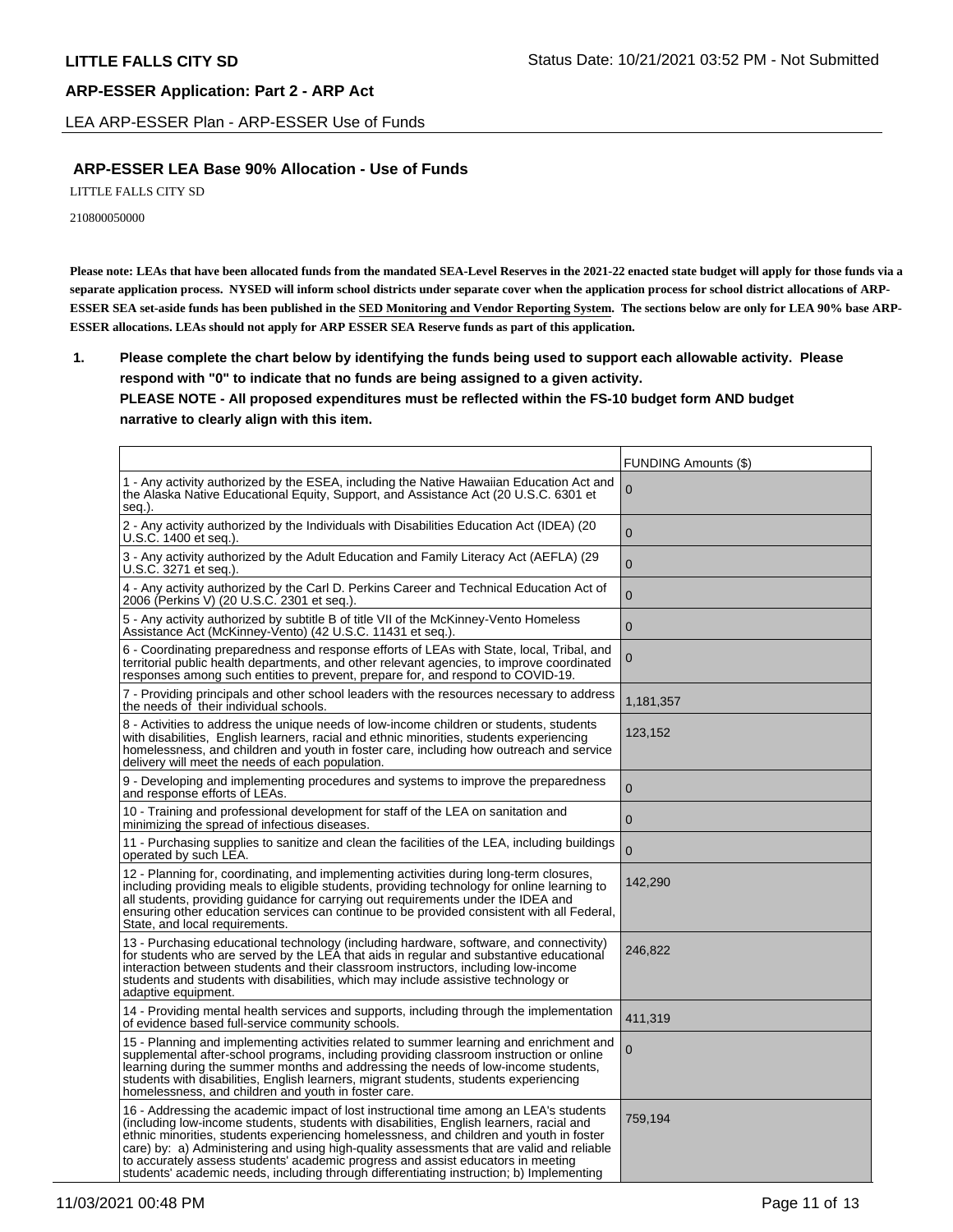# LEA ARP-ESSER Plan - ARP-ESSER Use of Funds

|                                                                                                                                                                                                                                                                                                                                                                | <b>FUNDING Amounts (\$)</b> |
|----------------------------------------------------------------------------------------------------------------------------------------------------------------------------------------------------------------------------------------------------------------------------------------------------------------------------------------------------------------|-----------------------------|
| evidence-based activities to meet the comprehensive needs of students; c) Providing<br>information and assistance to parents and families on how they can effectively support<br>students, including in a distance learning environment; and d) Tracking student<br>attendance and improving student engagement in distance education.                         |                             |
| 17 - School facility repairs and improvements to enable operation of schools to reduce<br>risk of virus transmission and exposure to environmental health hazards, and to support<br>student health needs.                                                                                                                                                     | 0                           |
| 18 - Inspection, testing, maintenance, repair, replacement, and upgrade projects to improve the indoor air quality in school facilities, including mechanical and non-<br>mechanical heating, ventilation, and air conditioning systems, filtering, purification and<br>other air cleaning, fans, control systems, and window and door repair and replacement. | U                           |
| 19 - Developing strategies and implementing public health protocols including, to the<br>greatest extent practicable, policies in line with guidance from the CDC for the reopening<br>and operation of school facilities to effectively maintain the health and safety of students,<br>educators, and other staff.                                            |                             |
| 20 - Other activities that are necessary to maintain the operation of and continuity of<br>services in the LEA and continuing to employ existing staff of the LEA.                                                                                                                                                                                             | 0                           |
| Totals:                                                                                                                                                                                                                                                                                                                                                        | 2,864,134                   |